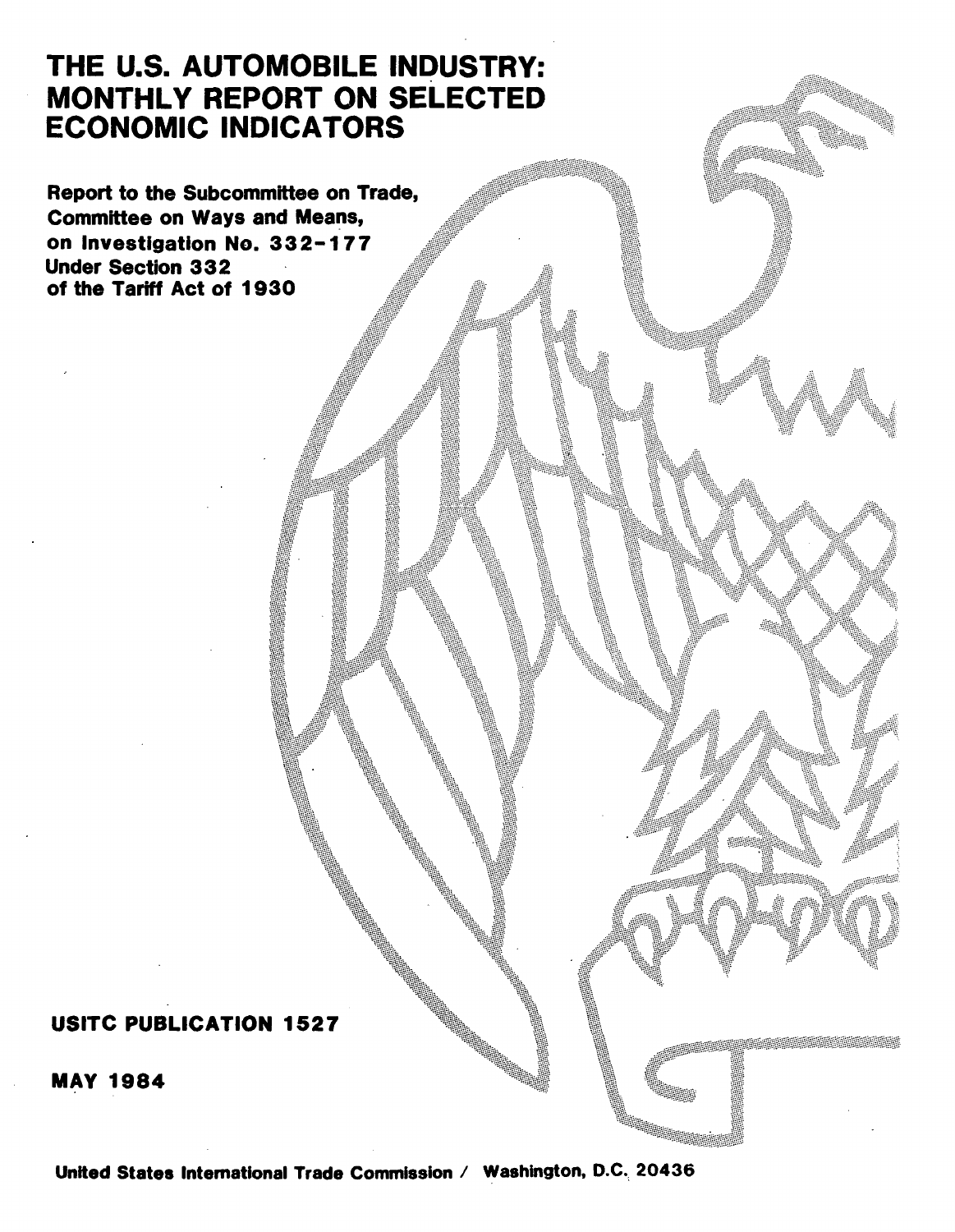## UNITED STATES INTERNATIONAL TRADE COMMISSlON

### **COMMISSIONERS**

Alfred E. Eckes, Chairman

Paula Stern

Veronica A. Haggart

Seeley G. Lodwick

Susan W. Liebeler

David B. Rohr

Kenneth R. Mason, Secretary to the Commission

This report was prepared principally by

Jim McElroy and Georgia Jackson

Machinery and Transportation Equipment Branch Machinery and Equipment Division

> -= -~ .=. =- ..=...-o---= *=-=* ~ -=~ -- =- <sup>=</sup>=-=- ~-= = = = =---=--" --=-=o= =-=- --=--..=.-~ =- =--=-=-= Office of Industries Norris A. Lynch, Director

Address .all communications to Office of the Secretary United States International Trade Commission Washington, D.C. 20436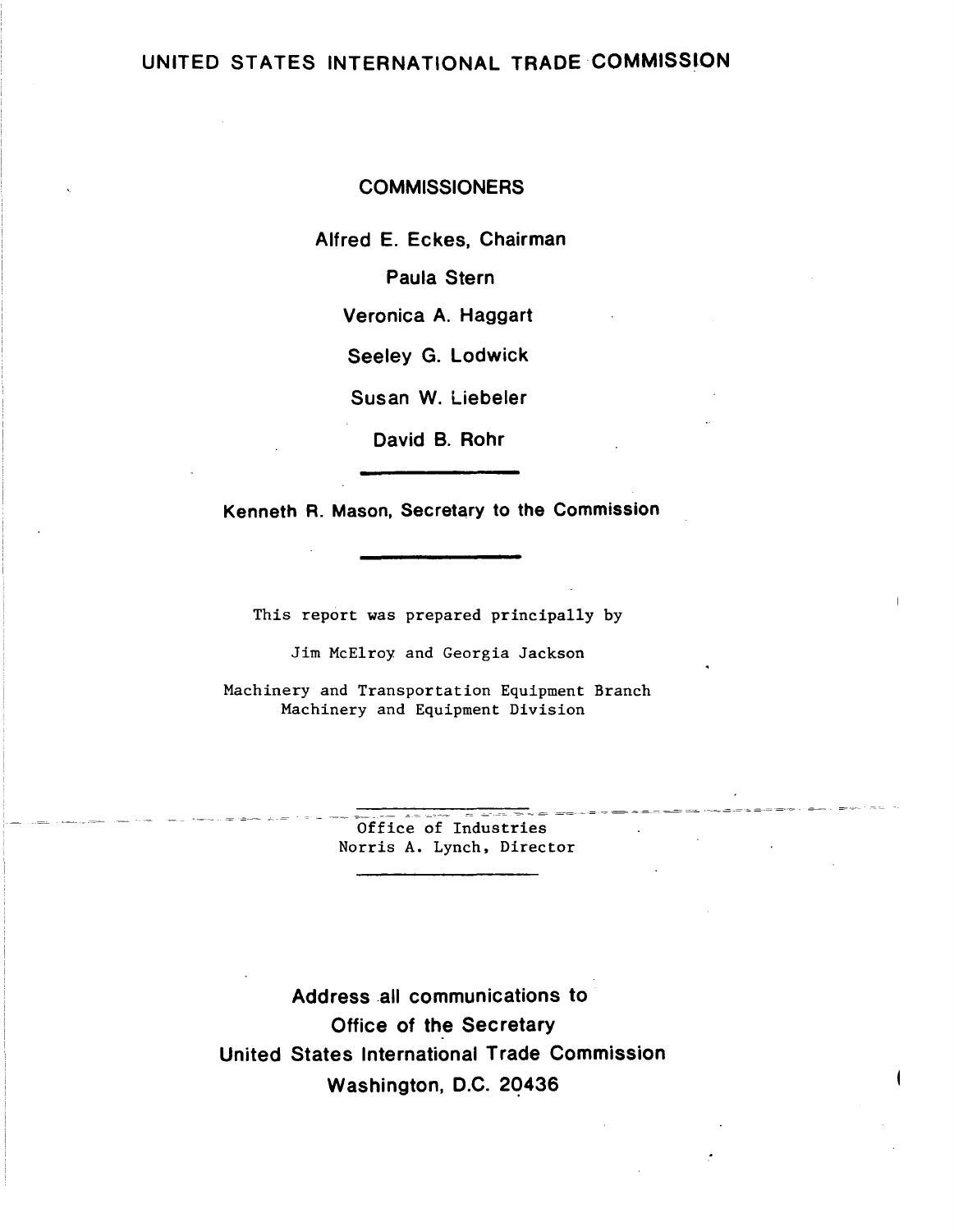#### Tables

| 1.  | New passenger automobiles: U.S. retail sales of domestic production,<br>production, inventory, days' supply, and employment, by specified         |  |
|-----|---------------------------------------------------------------------------------------------------------------------------------------------------|--|
|     | periods, May 1982-April 1984----<br>$\mathbf{1}$                                                                                                  |  |
| 2.  | New passenger automobiles: U.S. imports for consumption, by principal<br>sources and by specified periods, April 1982-March 1984------------<br>2 |  |
| 3.  | Lightweight automobile trucks and bodies and cab/chassis for light-<br>weight automobile trucks: U.S. imports for consumption, by                 |  |
|     | principal sources and by specified periods, April 1982-March 1984--<br>3                                                                          |  |
| 4.  | New passenger automobiles: U.S. exports of domestic merchandise,                                                                                  |  |
|     | by principal markets and by specified periods,                                                                                                    |  |
|     |                                                                                                                                                   |  |
| 5.  | Lightweight automobile trucks and bodies and cab/chassis for light-                                                                               |  |
|     | weight automobile trucks: U.S. exports of domestic merchandise,                                                                                   |  |
|     | by principal markets and by specified periods,                                                                                                    |  |
|     | 5.<br>April 1982-March 1984----------                                                                                                             |  |
| 6.  | New passenger automobiles: Sales of domestic and imported passenger                                                                               |  |
|     | automobiles and sales of imported passenger automobiles as a percent                                                                              |  |
|     | of total U.S. sales, by specified periods, 1983 and 1984-----------<br>6                                                                          |  |
| 7.  | New passenger automobiles: Price indexes, by specified periods,                                                                                   |  |
|     | 6<br>1983 and 1984-----------------                                                                                                               |  |
| 8.  | New passenger automobiles: Retail price changes in the U.S. market                                                                                |  |
|     | $\overline{ }$<br>during April 1984----------------                                                                                               |  |
| 9.  | Sales and profits (loss) on major U.S. automobile manufacturers'                                                                                  |  |
|     | operations, by specified periods, 1983 and 1984---------------------<br>7                                                                         |  |
| 10. | Manufacturers' suggested retail prices of selected U.S. and Japanese<br>8                                                                         |  |

 $\overline{a}$ 

 $\overline{\phantom{a}}$ 

Page

 $\lambda$ 

 $\sim$   $\sim$ 

J.

l,

 $\ddot{\phantom{0}}$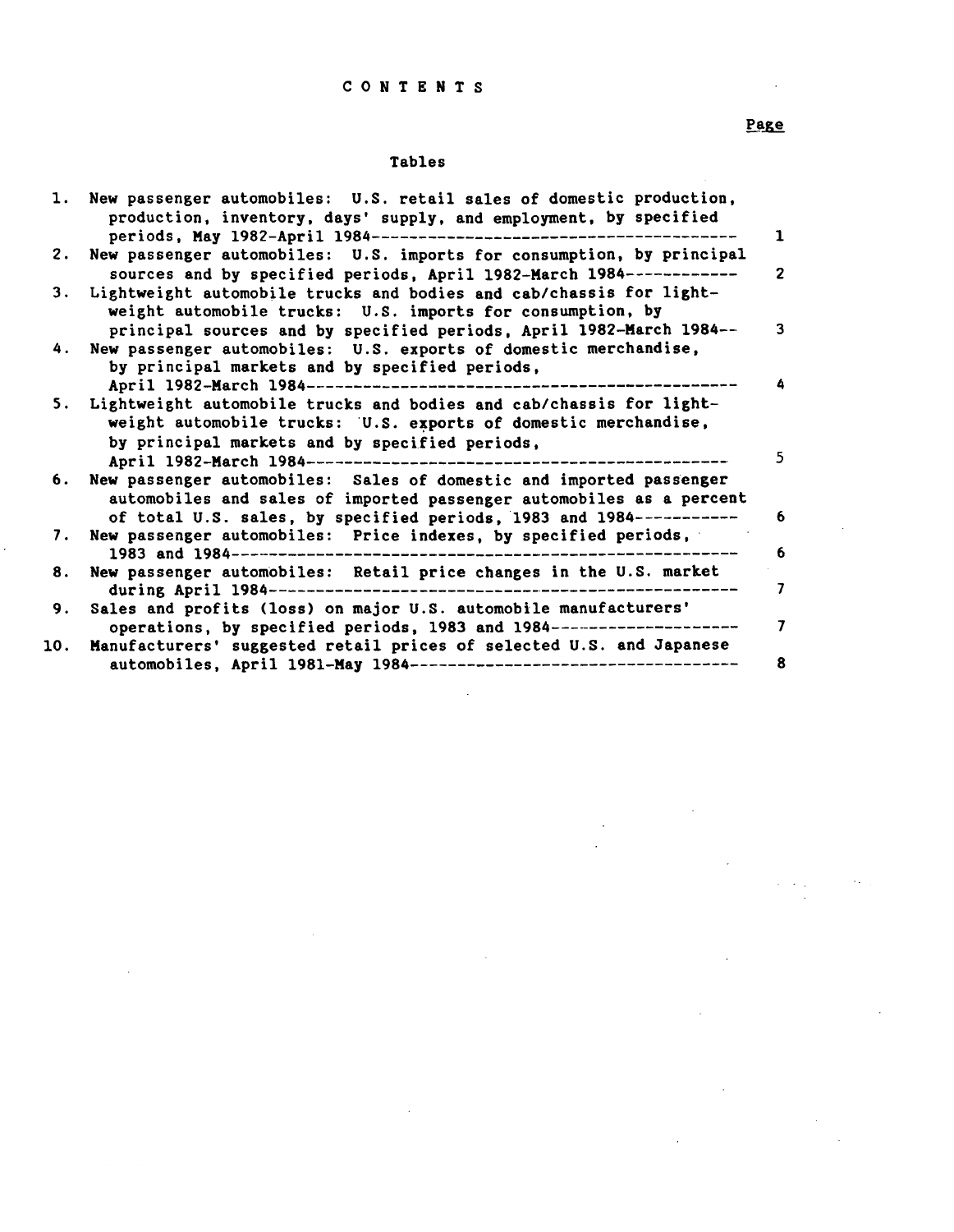$\label{eq:2.1} \frac{1}{\sqrt{2}}\int_{\mathbb{R}^3}\frac{1}{\sqrt{2}}\left(\frac{1}{\sqrt{2}}\int_{\mathbb{R}^3}\frac{1}{\sqrt{2}}\left(\frac{1}{\sqrt{2}}\int_{\mathbb{R}^3}\frac{1}{\sqrt{2}}\left(\frac{1}{\sqrt{2}}\int_{\mathbb{R}^3}\frac{1}{\sqrt{2}}\right)\frac{1}{\sqrt{2}}\right)\frac{1}{\sqrt{2}}\right)=\frac{1}{2}\int_{\mathbb{R}^3}\frac{1}{\sqrt{2}}\int_{\mathbb{R}^3}\frac{1}{\sqrt{2}}\int_{\mathbb$  $\label{eq:2.1} \frac{1}{\sqrt{2}}\left(\frac{1}{\sqrt{2}}\right)^{2} \left(\frac{1}{\sqrt{2}}\right)^{2} \left(\frac{1}{\sqrt{2}}\right)^{2} \left(\frac{1}{\sqrt{2}}\right)^{2} \left(\frac{1}{\sqrt{2}}\right)^{2} \left(\frac{1}{\sqrt{2}}\right)^{2} \left(\frac{1}{\sqrt{2}}\right)^{2} \left(\frac{1}{\sqrt{2}}\right)^{2} \left(\frac{1}{\sqrt{2}}\right)^{2} \left(\frac{1}{\sqrt{2}}\right)^{2} \left(\frac{1}{\sqrt{2}}\right)^{2} \left(\$  $\label{eq:2.1} \frac{1}{\sqrt{2}}\int_{\mathbb{R}^3}\frac{1}{\sqrt{2}}\left(\frac{1}{\sqrt{2}}\right)^2\frac{1}{\sqrt{2}}\left(\frac{1}{\sqrt{2}}\right)^2\frac{1}{\sqrt{2}}\left(\frac{1}{\sqrt{2}}\right)^2\frac{1}{\sqrt{2}}\left(\frac{1}{\sqrt{2}}\right)^2\frac{1}{\sqrt{2}}\left(\frac{1}{\sqrt{2}}\right)^2\frac{1}{\sqrt{2}}\frac{1}{\sqrt{2}}\frac{1}{\sqrt{2}}\frac{1}{\sqrt{2}}\frac{1}{\sqrt{2}}\frac{1}{\sqrt{2}}$ 

 $\label{eq:2.1} \frac{1}{2} \sum_{i=1}^n \frac{1}{2} \sum_{j=1}^n \frac{1}{2} \sum_{j=1}^n \frac{1}{2} \sum_{j=1}^n \frac{1}{2} \sum_{j=1}^n \frac{1}{2} \sum_{j=1}^n \frac{1}{2} \sum_{j=1}^n \frac{1}{2} \sum_{j=1}^n \frac{1}{2} \sum_{j=1}^n \frac{1}{2} \sum_{j=1}^n \frac{1}{2} \sum_{j=1}^n \frac{1}{2} \sum_{j=1}^n \frac{1}{2} \sum_{j=1}^n \frac{$  $\mathcal{L}_{\text{max}}$  and  $\mathcal{L}_{\text{max}}$  . The set of  $\mathcal{L}_{\text{max}}$ 

 $\label{eq:2.1} \begin{split} \mathcal{L}_{\text{max}}(\mathbf{r},\mathbf{r}) & = \mathcal{L}_{\text{max}}(\mathbf{r},\mathbf{r}) \mathcal{L}_{\text{max}}(\mathbf{r},\mathbf{r}) \\ & = \mathcal{L}_{\text{max}}(\mathbf{r},\mathbf{r}) \mathcal{L}_{\text{max}}(\mathbf{r},\mathbf{r}) \mathcal{L}_{\text{max}}(\mathbf{r},\mathbf{r}) \mathcal{L}_{\text{max}}(\mathbf{r},\mathbf{r}) \mathcal{L}_{\text{max}}(\mathbf{r},\mathbf{r}) \mathcal{L}_{\text{max}}(\mathbf{r},$ 

 $\label{eq:2.1} \mathcal{L}(\mathcal{L}^{\mathcal{L}}_{\mathcal{L}}(\mathcal{L}^{\mathcal{L}}_{\mathcal{L}})) = \mathcal{L}(\mathcal{L}^{\mathcal{L}}_{\mathcal{L}}(\mathcal{L}^{\mathcal{L}}_{\mathcal{L}})) = \mathcal{L}(\mathcal{L}^{\mathcal{L}}_{\mathcal{L}}(\mathcal{L}^{\mathcal{L}}_{\mathcal{L}}))$ 

 $\mathcal{L}(\mathcal{L})$  and  $\mathcal{L}(\mathcal{L})$  . In the  $\mathcal{L}(\mathcal{L})$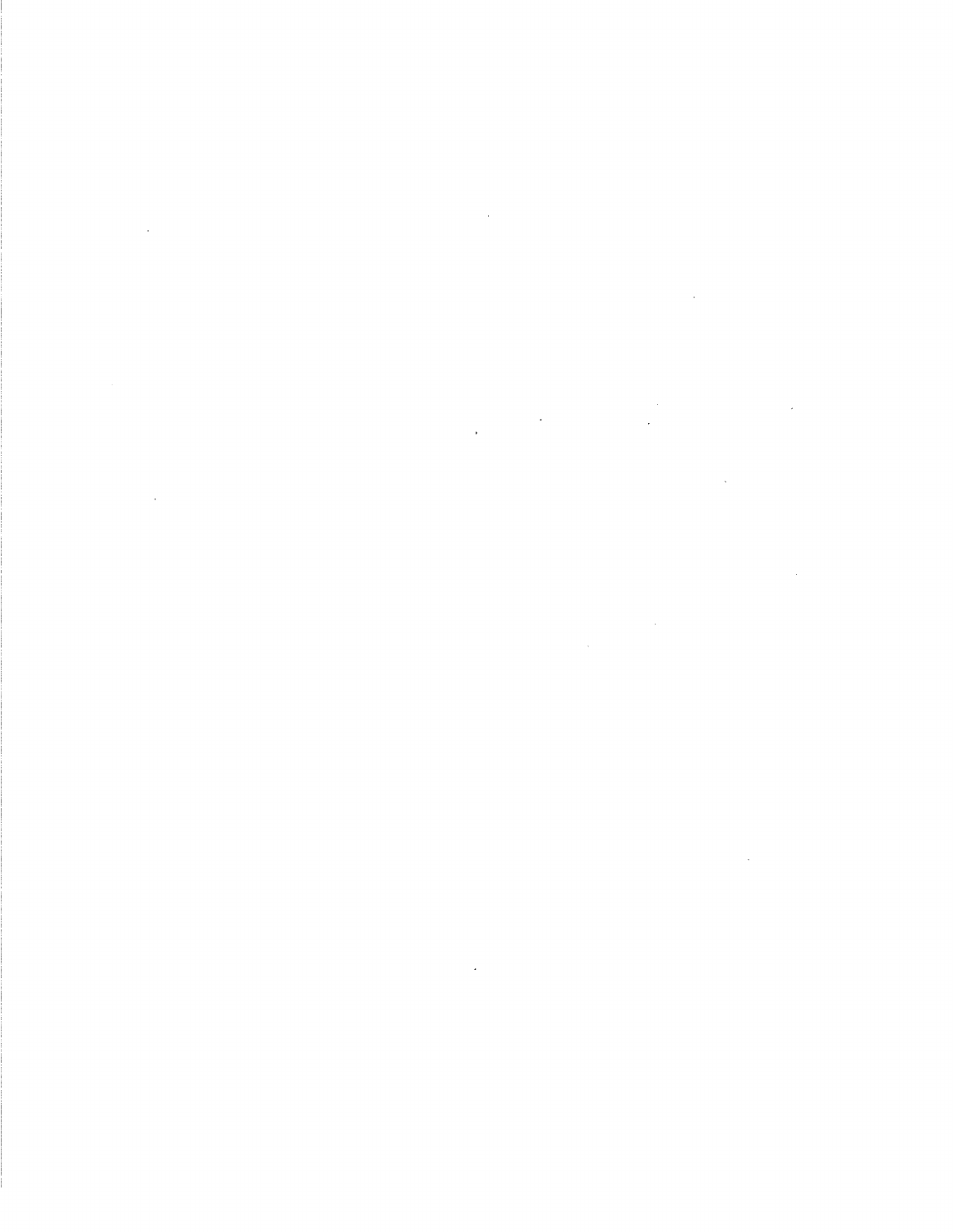Table 1.--New passenger automobiles: U.S. retail sales of domestic production, production, inventory, days' supply, and employment, by specified periods, Kay 1982-April 1984

|                             |                         | 1983 and 1984 |                                   | 1982 and 1983           |                      |  |  |  |
|-----------------------------|-------------------------|---------------|-----------------------------------|-------------------------|----------------------|--|--|--|
| Item                        | March<br>$\ddot{\cdot}$ | April         | May 1983-<br>÷<br>÷               | April<br>$\ddot{\cdot}$ | May 1982-            |  |  |  |
|                             | 1984                    | 1984          | Apr. 1984<br>$\ddot{\phantom{a}}$ | 1983<br>$\ddot{\cdot}$  | Apr. 1983            |  |  |  |
|                             |                         |               |                                   |                         |                      |  |  |  |
| Retail sales of domes-:     |                         |               |                                   |                         |                      |  |  |  |
| tic production:             |                         |               |                                   |                         |                      |  |  |  |
| Subcompact----------:       | 244                     | 231:          | 2,312:                            | 175 :                   | 1,768                |  |  |  |
| Compact-------------:       | 98 :                    | 86:           | 978 :                             | 76:                     | 963                  |  |  |  |
| Intermediate--------:       | 249:                    | 239:          | 2,480:                            | 189:                    | 1,769                |  |  |  |
| $Standard-----$ ----------- | 121:                    | 113:          | 1,231:                            | 102 :                   | 1,008                |  |  |  |
| Luxury---------------;      | 44 :                    | 52:           | 472 :                             | 37:                     | 387                  |  |  |  |
| $Total-----$                | 756 :                   | 721:          | 7,474:                            | 580:                    | 5,894                |  |  |  |
| Production:                 |                         |               |                                   |                         |                      |  |  |  |
| Subcompact----------:       | 266 :                   | 246 :         | 2,470:                            | 176 :                   | 1,711                |  |  |  |
| Compact-------------:       | 114 :                   | 103:          | 1.147:                            | 60 :                    | 927                  |  |  |  |
| Intermediate--------:       | 247:                    | 195:          | 2,424:                            | 186 :                   | 1,478                |  |  |  |
| $Standard----------$        | 97:                     | 81:           | 1,073:                            | 79 :                    | 762                  |  |  |  |
| $Luxury-----------------$   | 54:                     | 44 :          | 479:                              | 34:                     | 396                  |  |  |  |
| $Total-----$                | $-779:$                 | 669:          | 7,594:                            | 535:                    | 5,274                |  |  |  |
| Inventory:                  |                         |               |                                   |                         |                      |  |  |  |
| Subcompact----------:       | 289                     | 298 :         | <u>1</u> /                        | 234:                    | 1/                   |  |  |  |
| Compact--------------:      | 410:                    | 424:          | 1/                                | 283 :                   | 1/                   |  |  |  |
| Intermediate--------:       | 534:                    | 532:          | $\mathbf{1}$                      | 433:                    | 1/                   |  |  |  |
| $Standard$ ------------;    | 186 :                   | 192:          | $\mathbf{1}$                      | 199<br>$\cdot$ :        | $\frac{1}{\sqrt{2}}$ |  |  |  |
| Luxury---------------:      | 118:                    | 133:          | 1/                                | 86:                     | 1/                   |  |  |  |
| Tota1---------------:       | 1,537:                  | 1,579:        | $\frac{1}{2}$                     | 1,235:                  | 1/                   |  |  |  |
| Days' supply: 2/            |                         |               |                                   |                         |                      |  |  |  |
| Subcompact----------:       | 69.                     | 56 :          | <u>1</u> /                        | 74 :                    | <u>1</u> /           |  |  |  |
| $Compare t-----$            | 81 :                    | 71 :          | <u>1</u> /                        | 68 :                    | $\frac{1}{2}$        |  |  |  |
| Intermediate--------:       | 59:                     | 58:           | $\mathbf{1}$                      | 56:                     | 1/                   |  |  |  |
| $Standard-----$             | 57                      | 56:           | $\frac{1}{2}$                     | 51:                     | $\mathbf{1}$         |  |  |  |
| Luxury--------------:       | 51                      | 58:           | $\mathbf{1}$                      | 64:                     | 1/                   |  |  |  |
| $Total-----$                | 58 :                    | 56 :          | $\frac{1}{2}$<br>$\bullet$        | 56:                     | $\frac{1}{2}$        |  |  |  |
| Employment: 3/              |                         |               |                                   | $\cdot$ :               |                      |  |  |  |
| Total employees-----:       | 863:<br>4/              | 874 :<br>5/   | 1/                                | 725<br>6/<br>$\cdot$ :  | 1/                   |  |  |  |
| Production workers--:       | 4/<br>667:              | 5/678:        | $\underline{\mathbf{1}}$          | 6/<br>538               | $\mathbf{1}$         |  |  |  |
| Layoffs 7/----------:       | 101                     | 98            | 1/                                | 233                     | 1/                   |  |  |  |
|                             |                         |               |                                   |                         |                      |  |  |  |

(In thousands of units; thousands of employees)

*!I* Not applicable.

 $2/$  Days' supply is an average for each class size which is determined by dividing total inventory by the previous month's retail sales.

*11* Employment data are for SIC 371 (motor vehicles and motor vehicle equipment).

4/ Data are for February 1984, revised.

5/ Data are for March 1984.

*§.I* Data are for Karch 1983, revised.

*LI* Layoffs are the number of UAW members on indefinite layoff from U.S. auto plants as of the end of each specified period.

Source: Retail sales, production, and days' supply, Ward's Auto Information Bank; inventory, Automotive News; and employment, U.S. Department of Labor.

Note.--Because of rounding, figures may not add to the totals shown.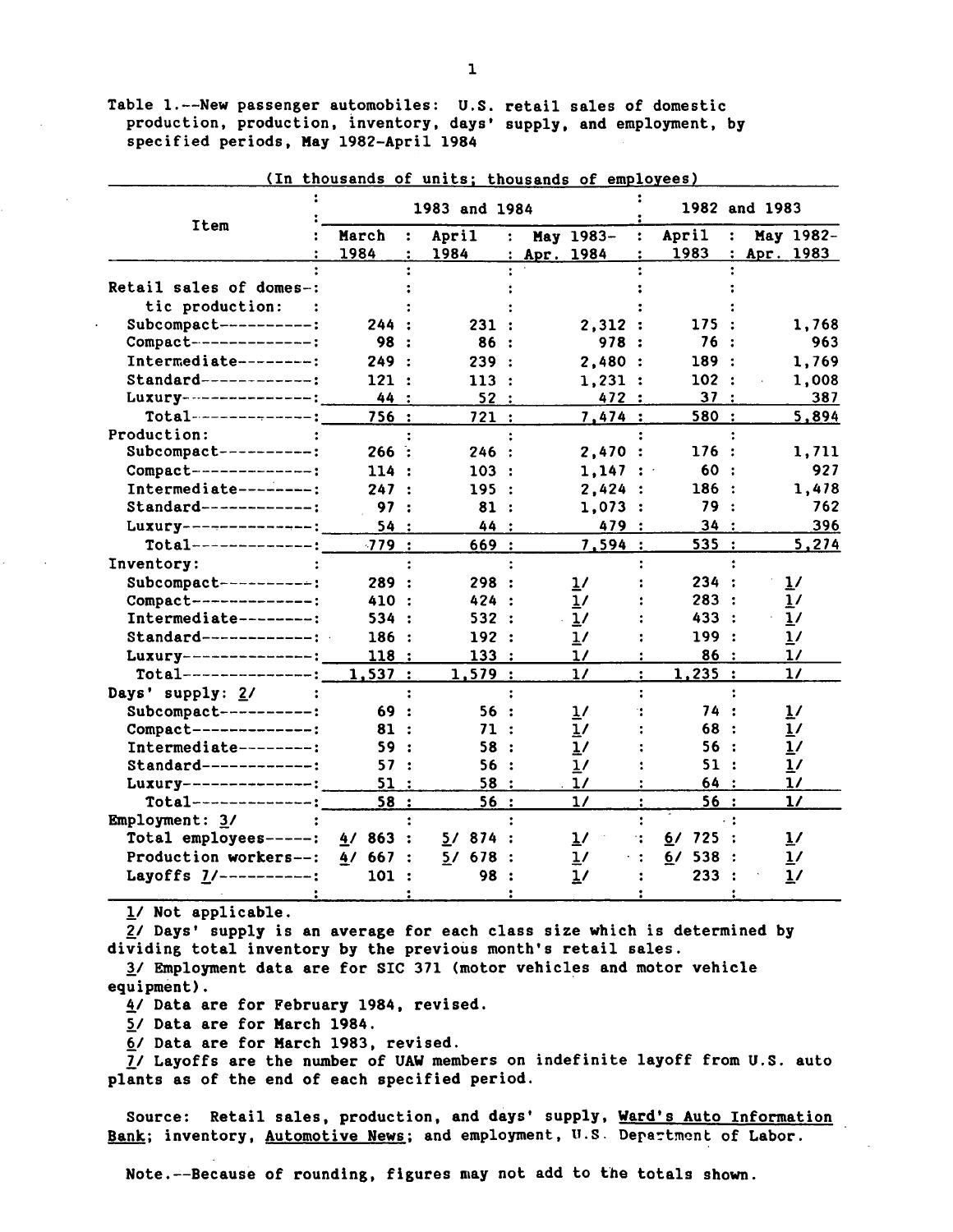Table 2.--New passenger automobiles: U.S. imports for consumption, by principal sources and by specified periods, April 1982-March 1984 *!/* 

|                                         |              | 1983 and 1984         |         |                          |              | 1982 and 1983           |
|-----------------------------------------|--------------|-----------------------|---------|--------------------------|--------------|-------------------------|
| Source                                  | Feb.<br>1984 | Mar.<br>1984          | $\cdot$ | Apr. 1983-<br>Mar. 1984  | Mar.<br>1983 | Apr. 1982-<br>Mar. 1983 |
|                                         |              |                       |         | Quantity (units)         |              |                         |
|                                         |              |                       |         |                          |              |                         |
| Japan---------------:                   | 123,681:     | 163,000:              |         | 1,851,694 :              | 166, 542:    | 1,831,198               |
| $Canada-----$                           | 94,265 :     | 87,499:               |         | 902,930 :                | 69,291:      | 735,088                 |
| West Germany-------:                    | 24,002:      | 42,338 :              |         | 307,330:                 | 17,406:      | 239,733                 |
| Sweden--------------:                   | 10,376:      | 16,469:               |         | 122, 163:                | 12,207:      | 93,460                  |
| $Itally-----$                           | 667:         | 1,044:                |         | 7,005:                   | 231:         | 5,790                   |
| United Kingdom-----:                    | 1,340:       | 2,664:                |         | 17,759:                  | 1,669:       | 13,985                  |
| $Frame---------$ :                      | 3,318:       | 3,813:                |         | 34,920:                  | 4,577 :      | 52,226                  |
| All other----------:                    | 927:         | $1,020$ :             |         | 9,006:                   | 298:         | 3,404                   |
| $Total-----$                            | 258,576:     | 317,847:              |         | 3,252,807:               | 272,221:     | 2,974,884               |
|                                         |              |                       |         | Value (1,000 dollars)    |              |                         |
|                                         |              |                       |         |                          |              |                         |
| $Japan-----$                            |              | 754,443 : 1,062,228 : |         | 10,985,758 :             | 939,578 :    | 9,808,589               |
| $Canada-----$                           | 879,884 :    | 819,352 :             |         | 8,006,701 :              | 609,489 :    | 6,179,635               |
| West Germany---------                   | 297,447:     | 549,926:              |         | 4, 111, 037:             | 292,019 :    | 3,163,266               |
| Sweden-------------:                    | 108.372:     | 173,285:              |         | 1,194,669:               | 121,478:     | 894,558                 |
| $Itally------------------:$             | 10,386:      | 13,495:               |         | 92,824:                  | 3,854:       | 68,209                  |
| United Kingdom------                    | 30,605:      | 50, 293:              |         | 413,188 :                | 39,784 :     | 339,911                 |
| $Frame---------:$                       | 26,833:      | 31,507:               |         | 279,264 :                | 33,987 :     | 353,000                 |
| All other----------:                    | 8,819:       | 9,536:                |         | 81,355:                  | 2,543:       | 23,107                  |
| Total---------: 2,116,789 : 2,709,622 : |              |                       |         | 25,164,796 : 2,042,732 : |              | 20,830,275              |

*11* Data include imports into Puerto Rico and TSUSA item 692.1005; data do not include automobiles assembled in foreign-trade zones.

Source: Compiled from official statistics of the U.S. Department of Commerce. Note.--Because of rounding, figures may not add to the totals shown.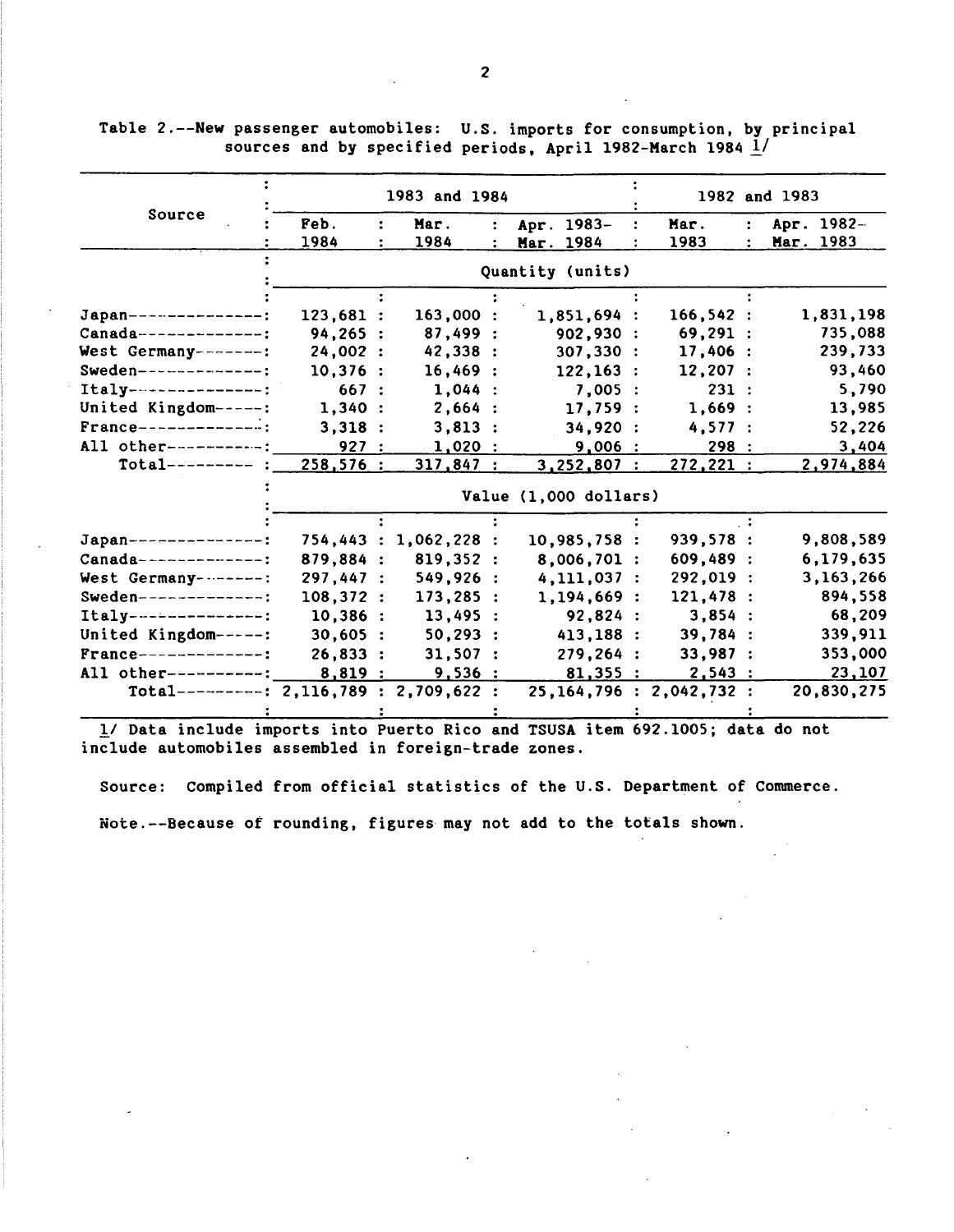Table 3.--Lightweight automobile trucks  $\frac{1}{4}$  and bodies and cab/chassis for lightweight automobile trucks: U.S. imports for consumption, by principal sources and by specified periods, April 1982-March 1984 2/

|                           |          |     | 1983 and 1984 |    |                       | 1982 and 1983 |  |  |                  |  |  |
|---------------------------|----------|-----|---------------|----|-----------------------|---------------|--|--|------------------|--|--|
| Source                    | Feb.     |     | Mar.          |    | Apr. 1983-            | Mar.          |  |  | Apr. 1982-       |  |  |
|                           | 1984     |     | 1984          |    | Mar. 1984             | 1983          |  |  | <u>Mar. 1983</u> |  |  |
|                           |          |     |               |    | Quantity (units) 3/   |               |  |  |                  |  |  |
|                           |          |     |               |    |                       |               |  |  |                  |  |  |
| Japan-<br>--------------- | 26,882:  |     | 43,476:       |    | 453,003:              | 34,059:       |  |  | 317,794          |  |  |
| $Canada-----$             | 33,995:  |     | 29,305:       |    | 302,748:              | 22,609:       |  |  | 254,359          |  |  |
| All other----------:      |          | 5 : |               | 5: | 1,311:                | 835:          |  |  | 2,220            |  |  |
| $Total-----:$             | 60,882:  |     | 72,786:       |    | 757,062:              | 57,503:       |  |  | 574,373          |  |  |
|                           |          |     |               |    | Value (1,000 dollars) |               |  |  |                  |  |  |
|                           |          |     |               |    |                       |               |  |  |                  |  |  |
| Japan-                    | 105,789: |     | 183, 184:     |    | 1,852,137:            | 139,369:      |  |  | 1,317,496        |  |  |
| $Canada-----$             | 291,618: |     | 247,826:      |    | 2,611,433:            | 178, 196:     |  |  | 2,026,933        |  |  |
| All other----------:      | 507 :    |     | 473:          |    | 20,271:               | 4,015:        |  |  | 37,385           |  |  |
| $Total-----$              | 397,914: |     | 431,483 :     |    | 4,483,841:            | 321,580:      |  |  | 3,381,814        |  |  |
|                           |          |     |               |    |                       |               |  |  |                  |  |  |

1/ Defined as not over 10,000 pounds gvw.

2/ Partially estimated, all data include imports into Puerto Rico.

 $3/$  Quantity data include complete trucks and cab/chassis, but exclude bodies.

Source: Compiled from official statistics of the U.S. Department of Commerce.

Note.--Because of rounding, figures may not add to the totals shown.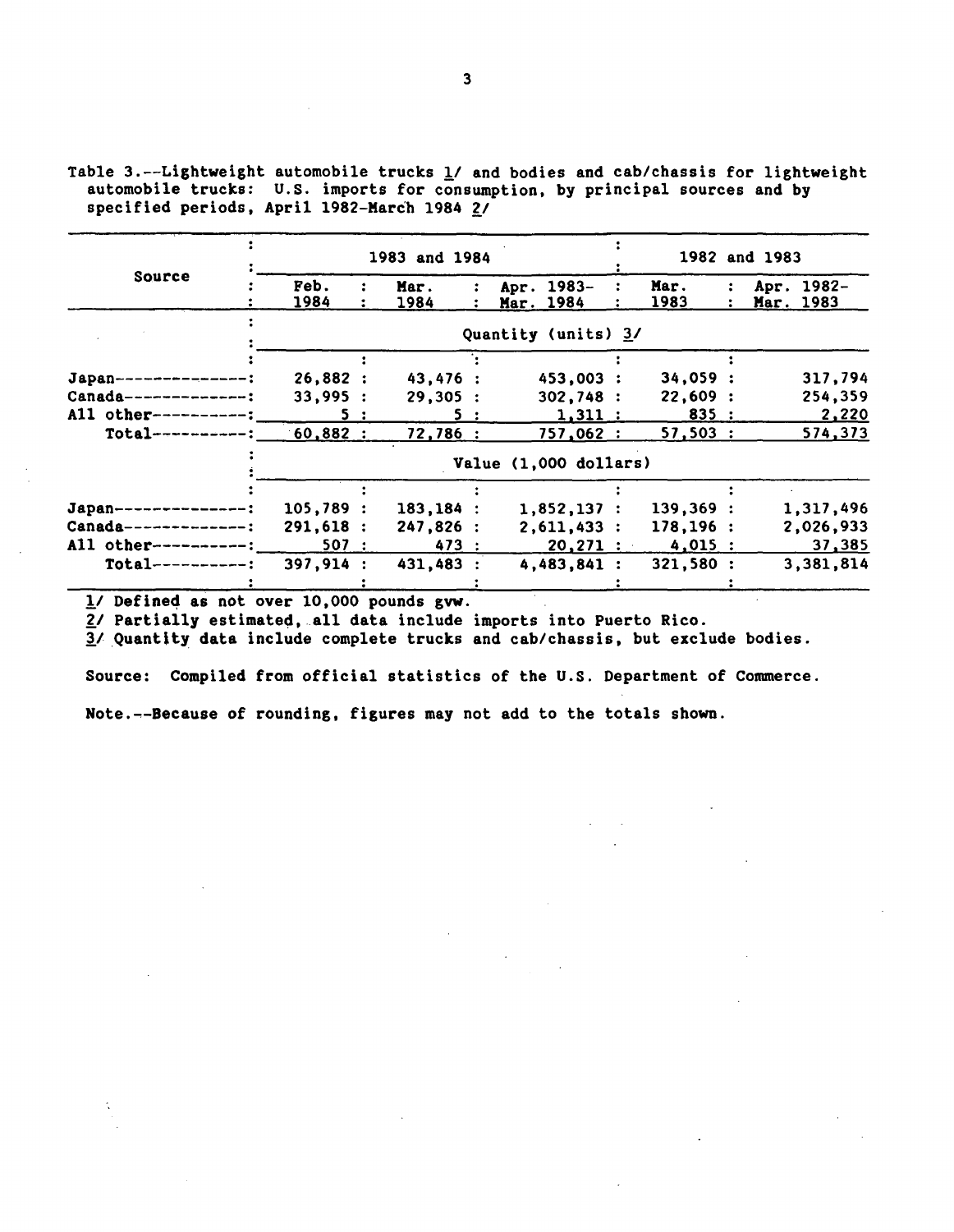Table 4.--New passenger automobiles: U.S. exports of domestic merchandise, by principal markets and by specified periods, April 1982-Karch 1984

|                          |              | 1983 and 1984 |                         |              | 1982 and 1983           |
|--------------------------|--------------|---------------|-------------------------|--------------|-------------------------|
| Market                   | Feb.<br>1984 | Mar.<br>1984  | Apr. 1983-<br>Mar. 1984 | Mar.<br>1983 | Apr. 1982-<br>Mar. 1983 |
|                          |              |               | Quantity (units)        |              |                         |
|                          |              |               |                         |              |                         |
| $Canada---------------:$ | 50,423:      | 68,341:       | 558,650:                | 54,518:      | 368,860                 |
| Saudi Arabia-------:     | 1,632:       | 995 :         | 11,633:                 | 315:         | 11,150                  |
| $Kuwait$ -------------:  | 364 :        | 277:          | 2,533:                  | 153:         | 4,612                   |
| Japan ---------------:   | 190:         | 164:          | 2,207:                  | 242:         | 2,255                   |
| West Germany-------:     | 148:         | 328:          | 2,997:                  | $-145:$      | 2,398                   |
| $Venezuela-----$         | 4 :          | 6:            | 161:                    | $-15$ :      | 2,834                   |
| All other----------:     | 818:         | 704:          | 10, 183:                | $1,029$ :    | 16,195                  |
| $Total-----$             | 53,579:      | 70,815 :      | 588,364 :               | 56,417:      | 408,304                 |
|                          |              |               | Value (1,000 dollars)   |              |                         |
|                          |              |               |                         |              |                         |
| $Canada----------$       | 390,844 :    | 517,143:      | 4,192,421:              | 384,206:     | 2,623,153               |
| Saudi Arabia-------:     | 19,323:      | 11,604:       | 144,465:                | 4,030:       | 155,660<br>A.           |
| $Kuwait$ -------------:  | 4,394:       | 3,454:        | 32,644:                 | 2,038:       | 58,488                  |
| Japan---------------:    | 2,708:       | 2,276:        | 30,359:                 | 3,309:       | 29,996                  |
| West Germany-------:     | 1,736:       | 3,009:        | $-31,645:$              | 1,573        | 24,774                  |
| $Venezuela-----$         | 44:          | 69 :          | 1,703:                  | $-162$ :     | 30,962                  |
| All other----------:     | 9,621:       | 7,277:        | 116,062:                | 11,432:      | 171,620                 |
| $Total-----$             | 428,670 :    | 544,832:      | 4,549,299 :             | 406,750 :    | 3,094,653               |
|                          |              |               |                         |              |                         |

Source: Compiled from official statistics of the U.S. Department of Commerce.

Note.--Because of rounding, figures may not add to the totals shown.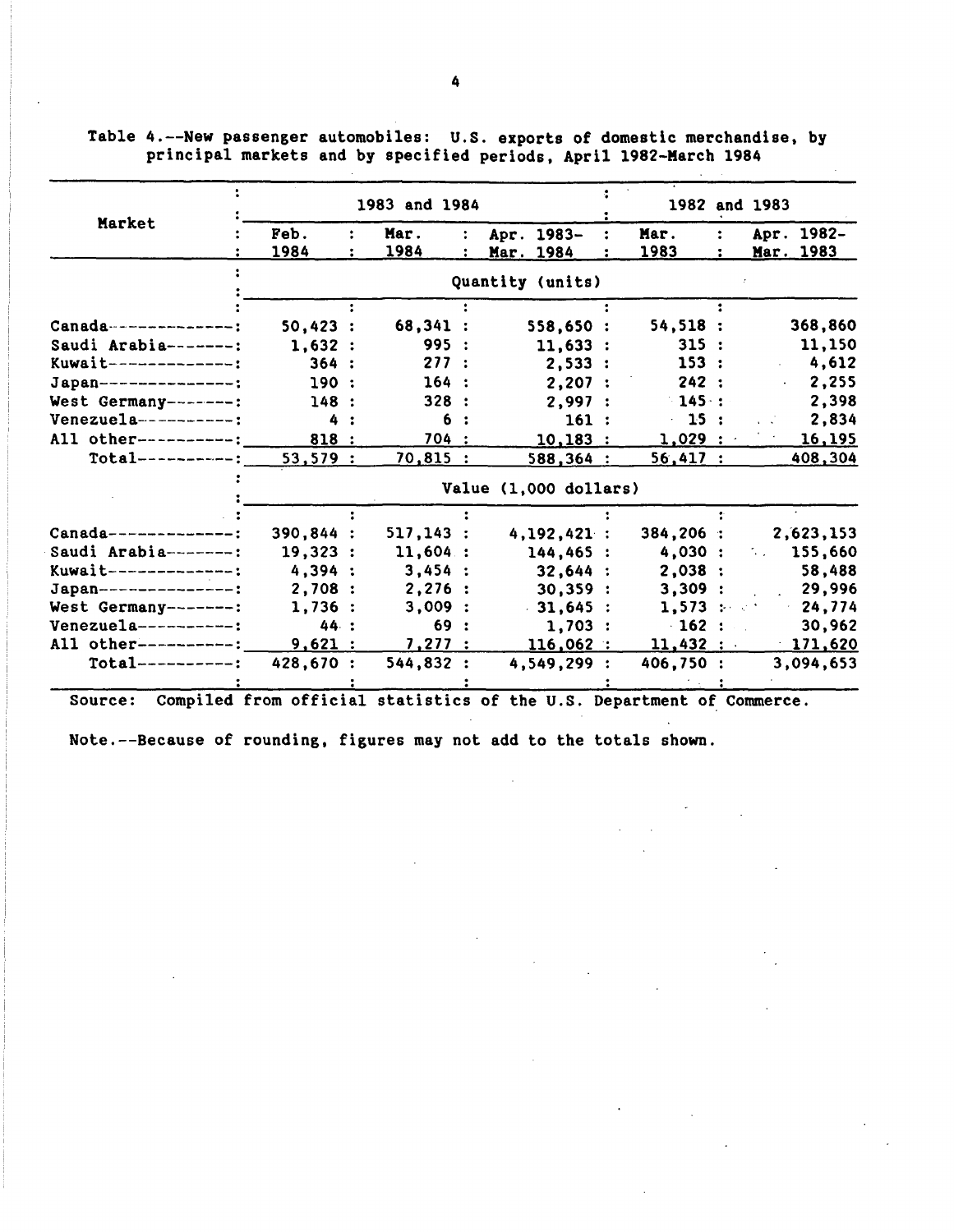|                      |              | 1983 and 1984 |    |                         |              |                | 1982 and 1983 |                         |
|----------------------|--------------|---------------|----|-------------------------|--------------|----------------|---------------|-------------------------|
| Market               | Feb.<br>1984 | Mar.<br>1984  |    | Apr. 1983-<br>Mar. 1984 | Mar.<br>1983 |                |               | Apr. 1982-<br>Mar. 1983 |
|                      |              |               |    | Quantity (units) 3/     |              |                |               |                         |
|                      |              |               |    |                         |              |                |               |                         |
| $Canada-----$        | 10,274:      | 11,438:       |    | 96,471:                 | 7,281:       |                |               | 60,221                  |
| Saudi Arabia-------: | 849 :        | 756 :         |    | 14,038:                 | 1,288:       |                |               | 18,190                  |
| Kuwait-------------: | 378:         | 86 :          |    | 1,763:                  | 107:         |                |               | 2,792                   |
| $Venezuela-----$     | $\mathbf{1}$ | 2             |    | 58:                     |              | $\mathbf{1}$ : |               | 1,699                   |
| All other----------: | 714:         | 437 :         |    | 8,225:                  | 1,326:       |                |               | 14,193                  |
| $Total-----$         | 12,216:      | .12,719:      |    | 120,555:                | $10,003$ :   |                |               | 97,095                  |
|                      |              |               |    | Value (1,000 dollars)   |              |                |               |                         |
|                      |              |               |    |                         |              |                |               |                         |
| $Canada----------$   | 79,206:      | 87,229:       |    | 732,788 :               | 54,437:      |                |               | 411,017                 |
| Saudi Arabia-------: | 11,216:      | $9,883$ :     |    | 178,811:                | 17,026:      |                |               | 229,819                 |
| Kuwait-------------: | 5,053:       | 988 :         |    | 21,683:                 | 1,055:       |                |               | 34,094                  |
| $Venezuela-----$     | 54:          |               | 8: | 834 :                   | 10:          |                |               | 18,051                  |
| All other----------: | 7,469:       | 4,575:        |    | 82,172:                 | 14,203:      |                |               | 137,319                 |
| $Total-----$         | 102,998:     | 102,683:      |    | 1,016,288:              | 86,731:      |                |               | 830,300                 |
|                      |              |               |    |                         |              |                |               |                         |

Table 5.--Lightweight automobile trucks  $\underline{1}$  and bodies and cab/chassis for lightweight automobile trucks: U.S. exports of domestic merchandise, by principal markets and by specified periods, April 1982-Karch 1984 *l/* 

l/ Defined as not over 10,000 pounds gvw.

 $2/$  Partially estimated.

 $\dot{\cdot}$ 

*11* Quantity data include complete trucks and cab/chassis, but exclude bodies.

Source: Compiled from official statistics of the U.S. Department of Commerce.

Note.--Because of rounding, figures may not add to the totals shown.

 $\ddot{\circ}$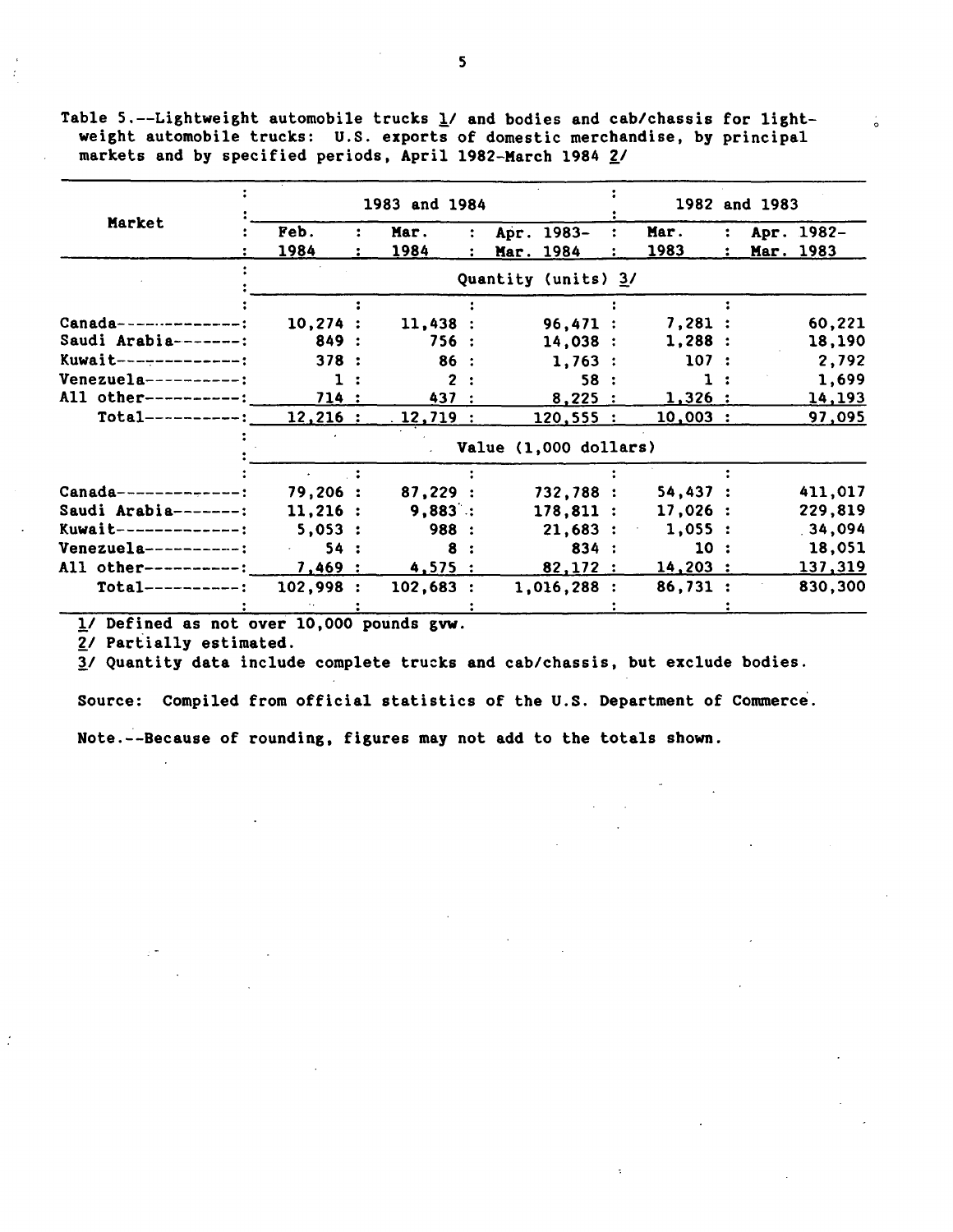Table 6.--New passenger automobiles: Sales of domestic and imported passenger automobiles and sales of imported passenger automobiles as a percent of total U.S. sales, by specified periods, 1983 and 1984

|                             |                            | Sales $of--$                          |  |           |                            |                                        | Ratio of import |          |  |                         |  |      |  |
|-----------------------------|----------------------------|---------------------------------------|--|-----------|----------------------------|----------------------------------------|-----------------|----------|--|-------------------------|--|------|--|
| Period                      | Domestic<br>automobiles 1/ |                                       |  |           | Imported<br>automobiles 2/ | Total U.S. sales                       |                 |          |  | sales to<br>total sales |  |      |  |
|                             | 1984                       | 1983                                  |  | 1984      | 1983                       | 1984                                   |                 | 1983     |  | 1984                    |  | 1983 |  |
|                             |                            |                                       |  |           |                            |                                        |                 |          |  | ----Percent-            |  |      |  |
| $January---:$               | 583,429:                   | 412,893:                              |  | 195, 129: | 182.853:                   | 778,558:                               |                 | 595.746: |  | 25.1:                   |  | 30.7 |  |
| $February--:$               | 655,016:                   | 442.479:                              |  | 186.218:  |                            | 186.374 : 841.234 :                    |                 | 628.853: |  | 22.1:                   |  | 29.6 |  |
| $Jan-Feb. -- : 1,238,445 :$ |                            | 855,372 :                             |  | 381,347:  |                            | $369,227$ :1,619,792 :1,224,599 :      |                 |          |  | 23.5:                   |  | 30.2 |  |
| March------: $756.164:$     |                            | 600,303:                              |  | 205,947:  |                            | 220,479:962,111:820,782:               |                 |          |  | 21.4:                   |  | 26.9 |  |
|                             |                            | $Jan-Mar---:1.994.609:1.455.675:$     |  | 587,294:  |                            | 589,706 :2,581,903 :2,045,381 : 22.7 : |                 |          |  |                         |  | 28.8 |  |
|                             |                            | April-----: 721,091 : 579,991 :       |  | 174.311:  |                            | 183,464: 895,402: 763,455: 19.5:       |                 |          |  |                         |  | 24.0 |  |
|                             |                            | $Jan-Apr---:2,715,700 ::2,035,666 ::$ |  | 761,605:  |                            | 773,170:3,477,305:2,808,836: 21.9:     |                 |          |  |                         |  | 27.5 |  |
|                             |                            |                                       |  |           |                            |                                        |                 |          |  |                         |  |      |  |

1/ Domestic automobile sales include U.S. and Canadian-built automobiles sold in the United States.

£1 Does not include automobiles imported from Canada.

 $\sim 10^{11}$  m  $^{-1}$ 

Source: Automotive News.

and the state of the

 $\mathbf{r}$ 

1

Table 7.--New passenger automobiles: Price indexes, by specified periods, 1983 and 1984  $\Delta$ 

 $\mathbb{R}^2$  .

 $\sim$ 

|                  |                   |               | $(1967 - 100)$    |                                    |                |               |  |                   |  |  |
|------------------|-------------------|---------------|-------------------|------------------------------------|----------------|---------------|--|-------------------|--|--|
|                  |                   | 1984          |                   | $\sigma^2 = \rho$<br>1983 and 1984 |                |               |  |                   |  |  |
| <b>Item</b>      | February:<br>1984 | March<br>1984 | Percent<br>change | March<br>1983                      | $\ddot{\cdot}$ | March<br>1984 |  | Percent<br>change |  |  |
|                  |                   |               |                   |                                    |                |               |  |                   |  |  |
| Consumer Price   |                   |               |                   |                                    |                |               |  |                   |  |  |
| · Index:         |                   |               |                   |                                    |                |               |  |                   |  |  |
| Unadjusted----:  | $207.2$ :         | 207.2:        | $\mathbf{o}$      | 201.3                              |                | 207.2:        |  | $+2.9$            |  |  |
| Seasonally       |                   |               |                   |                                    |                |               |  |                   |  |  |
| adjusted----:    | 206.4:            | 207.4:        | $+0.5$ :          | 201.0                              |                | 207.4:        |  | $+3.2$            |  |  |
| Producer Price   |                   |               |                   |                                    |                |               |  |                   |  |  |
| Index:           |                   |               |                   |                                    |                |               |  |                   |  |  |
| Unadjusted ----: | 221.9:            | 222.0:        | $+0.1$ :          | 218.9                              |                | 222.0         |  | $+1.4$            |  |  |
| Seasonally       |                   |               |                   |                                    |                |               |  |                   |  |  |
| $adjusted----:$  | $222.3$ :         | 223.8:        | $+0.7$ :          | 221.1                              |                | 223.8         |  | $+1.2$            |  |  |
|                  |                   |               |                   |                                    |                |               |  |                   |  |  |

Source: U.S. Department of Labor.

6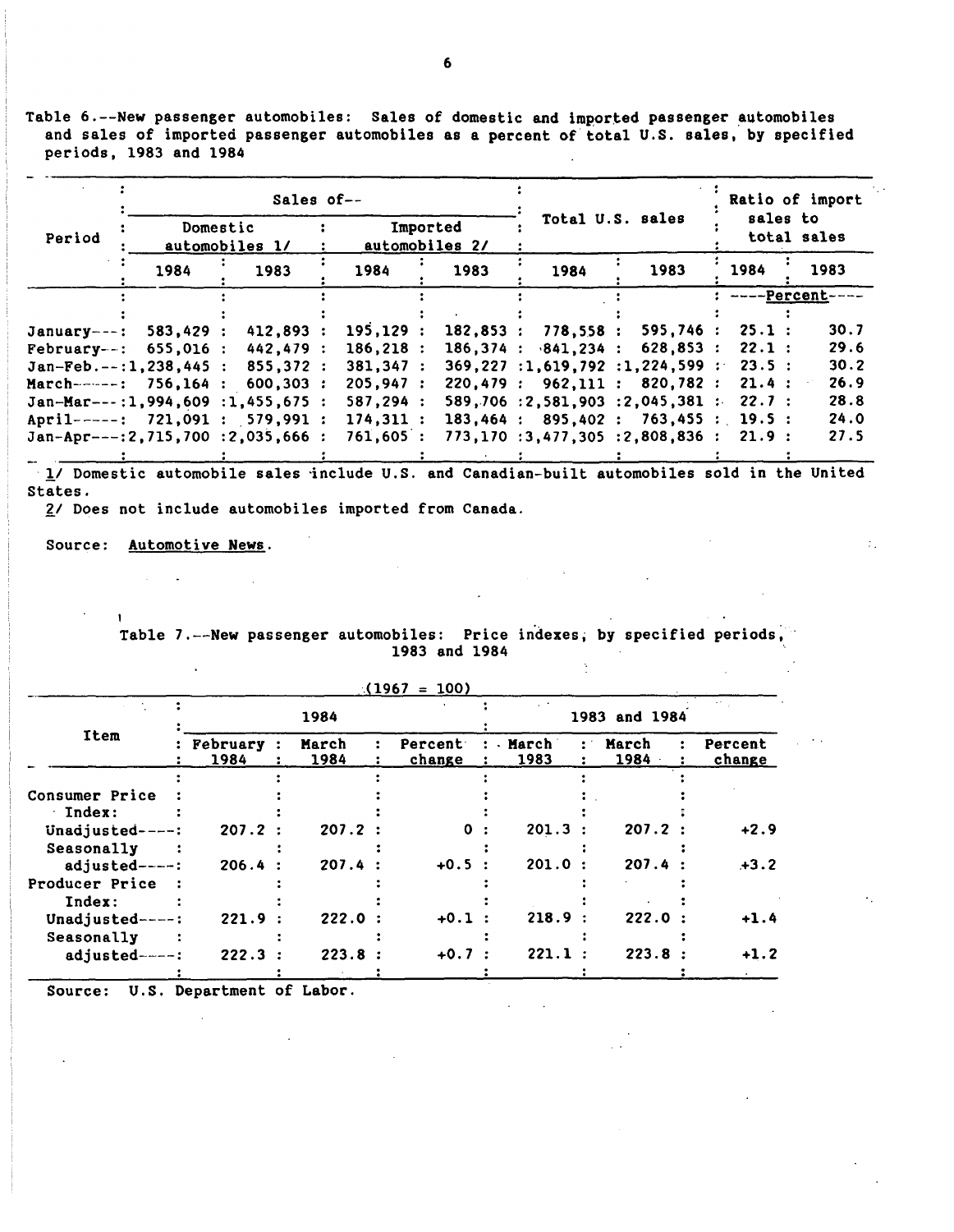| Source and size category                                            | : Retail price changes, in<br>dollars, April 1984<br>$(+ or -)$ |
|---------------------------------------------------------------------|-----------------------------------------------------------------|
|                                                                     |                                                                 |
| U.S. producers:                                                     |                                                                 |
|                                                                     |                                                                 |
|                                                                     |                                                                 |
| Chrysler $--------------------------------------------: No change.$ |                                                                 |
| European Community producers:                                       |                                                                 |
|                                                                     |                                                                 |
|                                                                     |                                                                 |
|                                                                     |                                                                 |
| Japanese producers:                                                 |                                                                 |
|                                                                     |                                                                 |
|                                                                     |                                                                 |
|                                                                     |                                                                 |
|                                                                     |                                                                 |

Table 8.--New passenger automobiles: Retail price changes in the U.S. market during April 1984

Source: Automotive News, April 1984.

Table 9.--Sales and profits (loss) on major U.S. automobile manufacturers' operations, by specified periods, 1983 and 1984  $\underline{1}$ /

| (In millions of dollars)                    |               |               |
|---------------------------------------------|---------------|---------------|
| Item and firm                               | 1984          | 1983          |
|                                             | January-March | January-March |
| Sales:                                      |               |               |
| General Motors----------------------------  | 22,900:       | 16,740        |
|                                             | 13,010:       | 10,000        |
| Chrysler----------------------------------- | 4,920:        | 3,100         |
| American Motors---------------------------- | $-1,080$ :    | 782           |
|                                             | 41.910:       | 30,622        |
| Profits:                                    |               |               |
| General Motors----------------------------  | 1,614         | 653           |
|                                             | 897           | 211           |
| Chrysler----------------------------------  | 706           | 172           |
| American Motors--------------------------   | 5.            | (66)          |
|                                             | 3,222         | 970           |
|                                             |               |               |

1/ Data are for world operations.

Source: Automotive News.